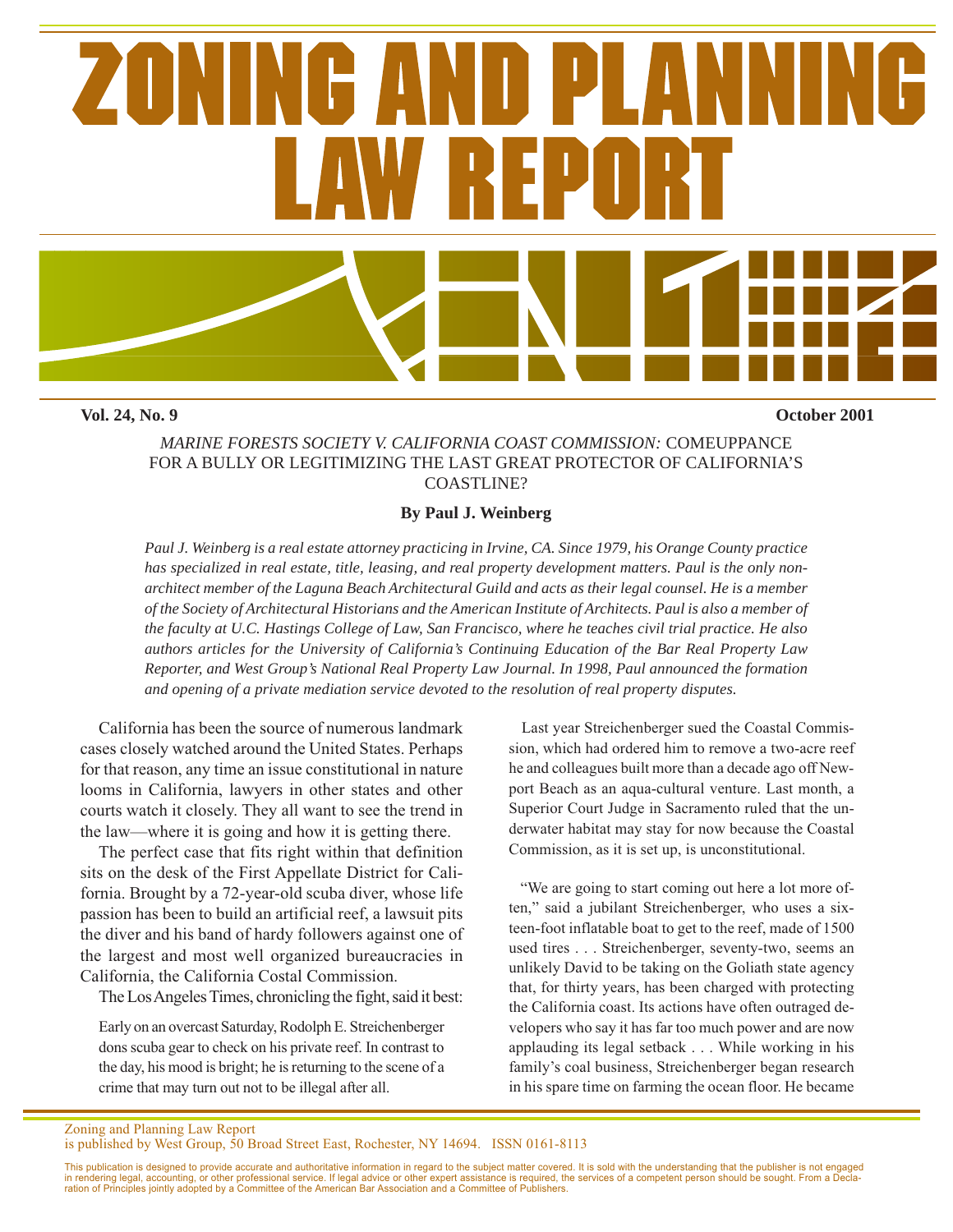an consultant on marine structures. In 1986, he met a Caltech scientist who encouraged him to come to California. Once here, he organized a non-profit group, the Marine Forests Society, to experiment with artificial underwater habitats for growing food.

 In 1988, under Streichenberger's direction, the group built its first and only habitat: the reef forty feet below the surface just off the Balboa Peninsula. The goal for the reef, made of tires strung together with nylon cord in one-hundred-yard-long ribbons, was three-fold: to recycle millions of tires; to create a profitable local industry in mussels for export; and to enhance the marine environment for sports and commercial fishing. Seed money was a one hundred thousand dollar grant from a state program to encourage new ways of recycling tires  $\ldots$  Scientists have been skeptical all along  $\ldots$ <sup>1</sup>

So now the battle lines are drawn and, in point of fact, by a 1500-foot-long, two-acre reef made of old tires. Who rules the right to decide what gets built along California's coastline, and in what manner?

Streichenberger's lawsuit seeks to, in effect, dismantle the Coastal Commission on the grounds that eight of its 12 members are appointed by the California Legislature. Streichenberger argues that the Legislature has created a "super agency" that mixes executive, legislative, and judicial powers together to become, in a sense, an animal of its own; able to make and enforce its own rules with some degree of impunity:

 First, CCC is granted the authority to adopt rules and regulations. Public Resources Code, Section 30333. This is a legislative function . . . Second, CCC is granted the primary responsibility for implementing the provisions of the act. Public Resources Code, Section 30330. This is an executive function, seeing that the law is faithfully executed. California Constitution Article V, Section 1. Third, CCC is authorized to issue cease and desist orders. Public Resources Code, Section 30809, 30810. This is a judicial function because a judicial power is the power to hear and determine controversies between adverse parties . . . The merger of all three functions of government in CCC is exacerbated by the fact that CCC is a composition of a legislative agency . . . [CCC] consists of twelve voting members of whom eight are appointed by members of the Legislature and four by the Governor. Under the Act, members serve at the pleasure of the appointing authority. Public Resources Code, Section 30312. The effect of these provisions of the Act is that the Legislature, through its power of appointment and removal, controls CCC and through it attains the ability to exercise executive and judicial, as well as legislative powers.2

So the David has fired his first shot at the Goliath: the making of a super agency violates the constitutional "separation of powers" protections that the framers originally intended to act as checks and balances to protect the people from abuse of authority. Streichenberger's briefs make much of federal law; they make the point that the separation-of-powers clauses in both Constitutions, State and Federal, go back to the same source, The Federalist Papers.<sup>3</sup>

Streichenberger makes the point that, if Congress could simply remove, or threaten to remove, an officer for executing the laws in a manner unsatisfactory to the legislative branch, such power would constitute a legislative veto.<sup>4</sup>

Streichenberger also is outraged at the ability of the Coastal Commission to issue its own orders: "CCC 'performs a judicial function' when it issues cease and desist orders concerning compliance with the California Coastal Act."5

Citing an older California case: " 'It is not the function of the Legislature to determine whether a statute declaring a general policy has been violated in a particular case, that being a judicial function.' This case puts the constitutionality of CCC's authority to perform that judicial function squarely an issue."6

Thus, Goliath is being taken to task for being able to do too many things without any oversight.

At first blush, the Superior Court appears to agree:

 The California Constitution expressly provides for the separation of governmental powers among the three branches of government. The powers of state government are legislative, executive and judicial. Persons charged with the exercise of one power may not exercise either of the others except as permitted by this constitution. (California Constitution, Article III, Section 3). The purpose of separation of powers is to protect the individual liberty by preventing concentration of powers in the hands of any one individual or body. (*Buckley v. Valeo* (1976) 424 U.S. 1, 122). The California Constitution also provides, at Article V, Section 1, that the supreme executive power of this state is vested in the Governor. The Governor shall see that the law is faithfully executed. Plaintiffs here allege that the California Coastal Commission's (CCC) activities are in violation of the provisions of Article III, Section 3 and Article V, Section 1 of the Constitution. They contend that CCC is a legislative agency because two-thirds of its voting members are appointed by, and serve at the pleasure, of the Legislature.

 As Defendants point out, it is well established that the Separation of Powers Doctrine does not prevent the establishment of executive agencies that are "hybrid" in nature because they exercise limited quasi-judicial and/ or quasi-legislative functions. It is further well established that the Legislature has the power to appoint cer-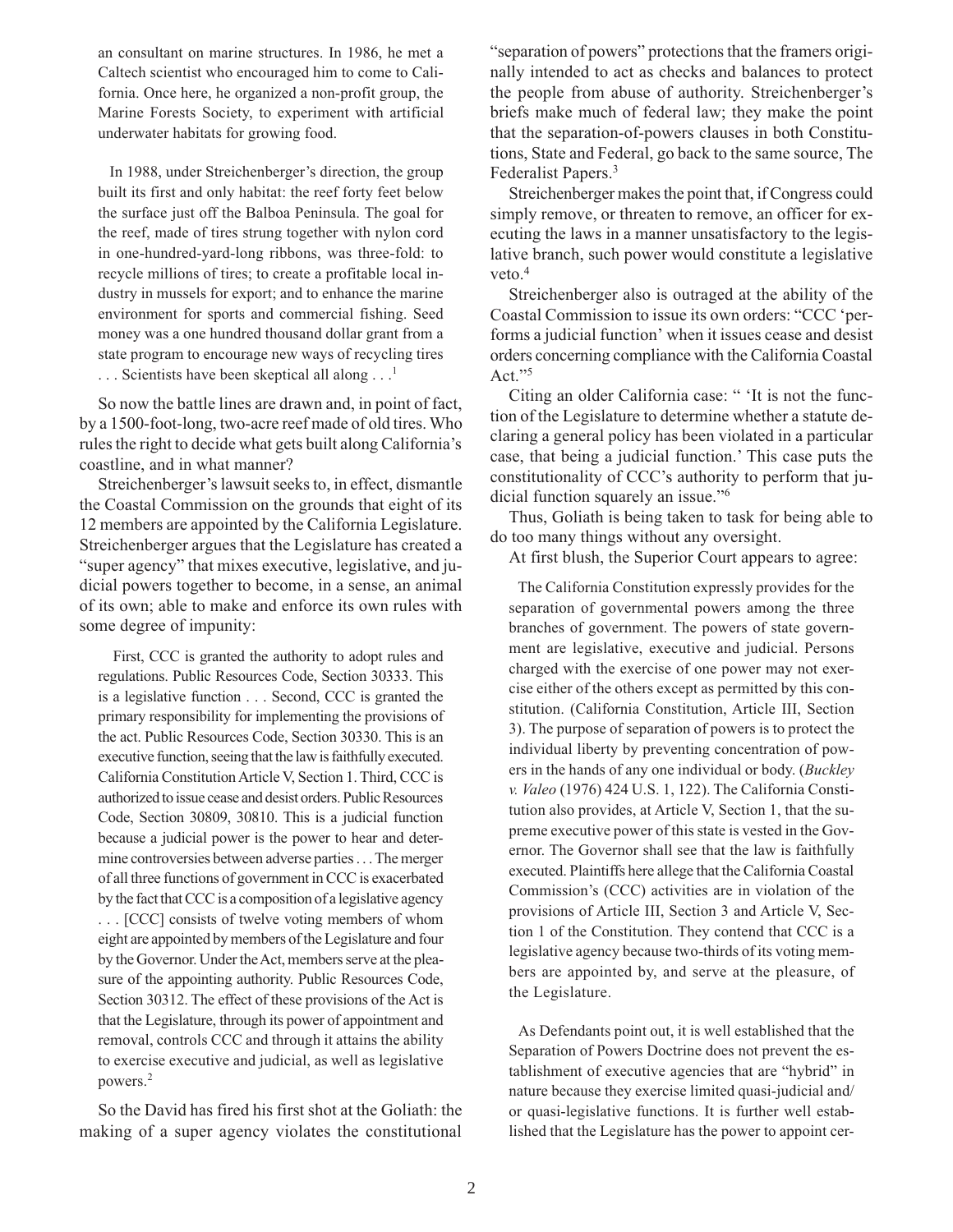tain commissioners and agency board members. The simple fact that the Legislature retains powers of appointment of commission members does not by itself offend the separation of powers. However, a separation of powers violation occurs where the exercise of the power of one branch of government defeats or materially impairs the authority of another branch. (*O'Brien v. Jones,* (2000) 23 Cal.4th 40). The California Coastal Commission is unique in its composition. While identifying a plethora of executive agencies and commissions where some of the members are appointed by the Legislature, Defendants have identified no other present day commission where the majority of the members are appointed by the Legislature and no other statute where appointees serve at the pleasure of the Legislature . . . The Coastal Commission is in the Resources Agency. The Secretary of the Resources Agency is a non-voting member of the Commission. She has no jurisdiction over the Commission. The enabling legislation makes the Coastal Commission an independent body. The members of the Commission have the power to appoint the executive director, who is exempt from civil service provisions; promulgate rules and regulations; and issue permits and cease and desist orders regarding matters within their jurisdiction. The Commission may also apply for and accept grants, appropriations, and contributions in any form . . .

 The Court does not find Defendants persuasive . . . The system of checks and balances does not give adequate protection. Neither the fact that the power is disbursed among the legislative branches nor the geographical diversity changes the fact that eight of its members are appointed and subject to at-will dismissal by the legislative branch of government.

In *O'Brien, supra,* the majority decision relied heavily on the fact that the court retained its inherent power as the final decision maker on disciplinary matters. Here, the Coastal Commission has wide powers, only a limited number of which are subject to limited judicial review. Purportedly an executive agency, the Commission is answerable to no one in the executive. The members are not directly answerable to the voters. The Legislature has retained for itself the power of appointment and dismissal at its pleasure. The Coastal Commission is effectively a legislative agency. Comity and pragmatism cannot save it. The judicial and executive powers that it exercises are not incidental to the law making power. They are not properly under the jurisdiction of the Legislature.<sup>7</sup>

Anyone who reads this portion of the opinion carefully realizes very quickly just how powerful this agency is and how much it can do with the powers reserved to it. The point now arises, is this kind of agency typical around

the country and how do other states with coastlines regulate them to avoid the issue of separation of powers?

A sampling of eastern seaboard states reveals a system far more reliant on federal law than California's. Rick Hoffman, Associate Counsel for the New York State Department of State, the entity having supervisory authority over compliance with the coastal zone management in New York, finds a two-tiered approach to how other states deal with the problem:

 In New York, as in all the states, we have to demonstrate that the state's own programs are in conformity with federal law. Thirty of the states have approved programs now; all have enforceable policies. Some of the states take the "direct permit route," such as North Carolina and California. Others, like New York, take a network approach and coordinate their approvals under their state statute, which is called "SEQRA," or "New York State Environmental Quality Review Act." The standard is: "significant effect on the environment" and the agencies look at the proposed development to see whether it is consistent with the New York coastal policies.<sup>8</sup>

Mr. Hoffman relates that there are remedies at law for failure of either the agency to do that properly or for someone who has not complied with it, notwithstanding the agency's approval, apparently, to stop them. The agencies work independently of each other rather than caucusing. The Department of State is charged with directly determining whether the proposed development complies with federal requirements and whether it is consistent with the state's policies.

Mr. Hoffman believes that "fragmentation" is better. If the departments within the state do not agree, or, in

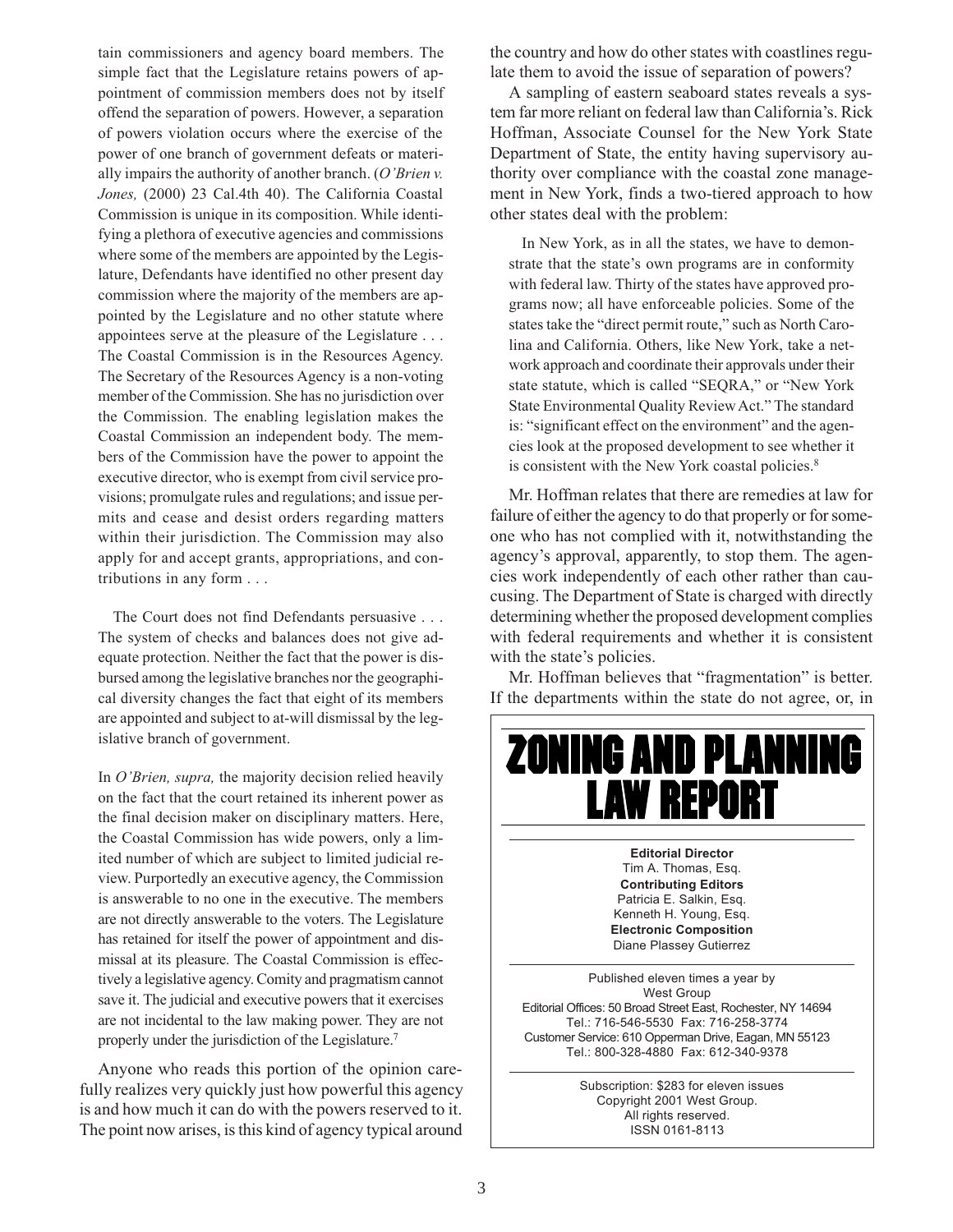particular, if there is a dispute between the local and the state level, then the Secretary of State is charged statutorily to mediate and seek a resolution.

Much of this is done at the local level in New York. If an individual wants to build something within the parameters of local law, they often do not need a state permit to do it and it does not necessarily trigger state review. However, anything that will go before the Planning Commission in New York is something that will then go through the New York Department of State to see if it complies with SEQRA and with NEPA, the federal act.

New York has other agencies that deal with natural problems that would require a permit, such as erosion. There is a coastal erosion hazard zone that is similar to a "flood plain." The State will look at permits in this zone to determine whether there is a public safety issue. Often, municipalities may have what is called a "scenic overlay zone" where the municipality may have more power to regulate what gets built in that zone. There are also "local waterfront revitalization programs" that impose yet another regulatory overlay for local, but not state, bodies to look at.

Even a cursory review of this structure makes it clear that, not only is it fragmented, it devolves a great deal of power to the local level, in sharp contrast to California's "super agency."

New York is not alone, either. Ryke Longest, Special Deputy Attorney General with the North Carolina Department of Justice, describes other procedural safeguards preventing the concentration of power that he sees in the California system. The primary difference between the California system and North Carolina is that, in North Carolina, all of the Coastal Resource Commission members are appointed by the governor of North Carolina; none are appointed by the Legislature or by legislators. This obviates the objection raised by Streichenberger; the North Carolina agency is clearly an executive one and has the authority from the Governor, not the Legislature. He does indicate, though, that no one has challenged the authority of the North Carolina Coastal Resources Commission on separation-of-powers grounds; he agrees that they, like California, have a mixture of quasi-judicial, quasi-legislative, and quasi-executive powers and authorities.

Mr. Longest points out, though, that there has been a proscription against any of the members of the Coastal Resource Commission being members of the Legislature; see *State ex rel. Wallace v. Bone,* 304 N.C. 591, 286 S.E.2d 79 (1982).<sup>9</sup>

The *Bone* case only points out just how different the State's constitutional framework is in limning out the separation of powers issue. The opinion starts out by quoting the relevant section of North Carolina's Constitution: "Section 6 of Article I of our State Constitution provides: '*Separation of powers.* The legislative, executive and supreme judicial powers of the state government shall be forever separate and distinct from each other.' "<sup>10</sup>

The case goes into more detail explaining just how different North Carolina's constitutional structure is from that of other states: "There are many indications that North Carolina, for more than two hundred years, has strictly adhered to the principle of separation of powers. One indication is that ours is one of the few states, if not the only state in the union, that does not provide its Governor with the power to veto enactments of the Legislature. Numerous efforts to change our Constitution to give the Governor that power have failed. The clear implication is that our people do not want the chief executive to have any direct control over our legislative branch."<sup>11</sup>

The *Bone* case draws a distinction between "cooperation" between legislative and executive agencies and the actual usurpation of power. Citing a Kansas case (*State ex rel. Schneider v. Bennett,* 219 Kan. 285, 547 P.2d 786 (1976)), the court quoted the Kansas court: "The Separation of Powers Doctrine does not in all cases prevent individual members of the Legislature from serving on administrative boards or commissions created by legislative enactments. Individual members of the Legislature may serve on administrative boards or commissions where such service falls in the realm of cooperation on the part of the Legislature and there is no attempt to usurp functions of the executive department of the government."*<sup>12</sup>*

The North Carolina court came down squarely in favor of drawing a broad line demarking the difference between executive and legislative, in particular, how the members of an executive agency are appointed:

 It is crystal clear to us that the duties of the EMC [North Carolina Environmental Management Commission] are administrative or executive in character and have no relation to the function of the legislative branch of government, which is to make laws . . . The Legislature cannot constitutionally create a special instrumentality of government to implement specific legislation and then retain some control over the process of implementation by appointment Legislatures to the governing body of the instrumentality.13

In practice, North Carolina splits its agency into two levels. The Executive Branch, according to Ryke Longest, has a staff of professional career employees. They are the ones that initially deal with a permit application when it is submitted. A local government may also be called in if the matter is a minor one; the statutes apparently provide for that.

An appeal from the decision of the CRC *is* in fact possible and the appeal goes to an administrative law judge. A third party cannot appeal, but can ask for a third-party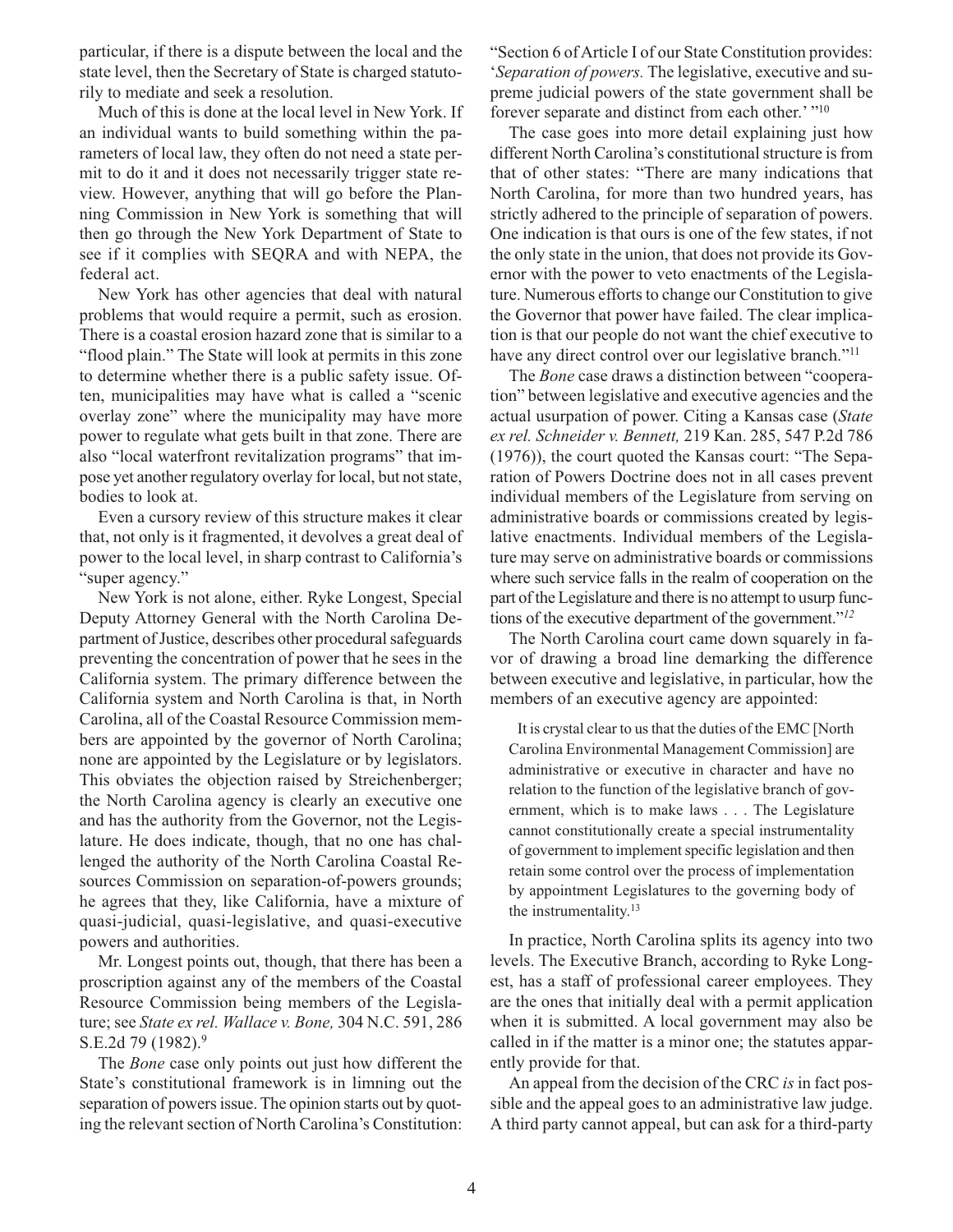hearing; the chairman of the CRC apparently makes the decision as to whether that request for a hearing is "frivolous." The standard of what is a "frivolous" request is written into North Carolina's statutes at N.C. General Statute Sections 113(a) through 121.1 and 126.

Perhaps most importantly, the fact that the Governor appoints the coastal commissioners probably would make a constitutional challenge along the lines of *Marine Forests Society* unnecessary. North Carolina's Coastal Commission has to go to its own judiciary to enforce any injunctions it is applying for. However, they get a different set of rules to enforce it than would a private litigant; the State has an office of administrative hearings, which is an independent agency that uses administrative law judges. It is to this entity that the Attorney General applies to get an injunction. When that judge makes findings, the Coastal Commission has very limited power to alter them. The ruling is not final until the litigant either has appealed to North Carolina's Superior Court or to let it go by way of default.

Given the fragmentation of the different administrative agencies regulating the coastlines in North Carolina and New York and, apparently in many other states, including Oregon, the difference in facts might very well render the situation in California narrow. On the other hand, the California Attorney General's office argues forcefully, in a parallel case, that not only is the Coastal Commission an agency acting well within California's Constitution, as they put it:

". . . The Commission will show that the authors of our Constitution rejected the federal model. Instead, California's Constitution and contemporaneous legislative enactments recognize the power of the California Legislature to create executive agencies and to determine the manner in which the officers are appointed . . . Further, California courts - in a series of decisions dating to the very first days of statehood - have uniformly found that legislative appointment of executive officers is fully consistent with California's Separation of Power's Doctrine."14

The Coastal Commission, by and through the Attorney General, goes through a great deal of prior law to show how, in fact, California's Constitution differs from the federal one and why the Coastal Commission as presently constituted does not violate it:

 California . . . did not adopt the federal appointment model . . . The makers of our Constitution chose to invest a Legislature, not the Governor, with a paramount authority to appoint and remove members of executive agencies . . . The document ultimately presented to and adopted by the people in November, 1849, contained a provision concerning the separation of powers (California Constitution of 1849, Article III).15

The brief, an obvious and clear predecessor to the *Marine Forests Society* case, lays out primary differences, in the Coastal Commission's view, between the California and federal Constitutions:

 The first striking difference between the California and federal Constitutions was the California Constitution's fragmentation of executive power. Rather than a single executive officer, the California Constitution provided for independently elected constitutional officers who would share among them the powers that, in the federal constitution, were arrogated under the sole control of the President and his appointments . . . The second striking difference between the federal and state constitutions was the much broader appointive role accorded to the Legislature at the expense of the Governor . . . The Legislature was also empowered to appoint by the joint vote of both houses all of the members of the first Supreme Court and all of the district court judges throughout the State.16

The Coastal Commission found a very early case, *People ex rel. Waterman v. Freeman,* 80 Cal. 233, 22 P. 173 (1889), involving a separation-of-powers challenge to the appointive power of the Legislature under the 1879 Constitution. The action was challenging the constitutionality of Section 2292 of the Political Code, which provided that all five members of the Board of Trustees of the State Library were to be appointed jointly by both houses of the Legislature. California's Supreme Court held in favor of the legislative appointees and in doing so, according to the Attorney General representing the California Coastal Commission, rejected Thomas Jefferson's view that the power of appointment to office was an inherently executive function:

 [I]t had not only been decided in other states of the union, under constitutions containing provisions substantially equivalent to the sections above quoted from our own (Article III, Section 1, concerning the separation of powers, and Article XX, Section 4, stating that the Legislature was to provide for election or appointment of officers not provided for in the Constitution), that the Legislature could fill offices by itself created, but our own Supreme Court, construing identical provisions of our old Constitution, had come to the same conclusion.17

Finally, the California Coastal Commission's Brief makes three points: (1) in California the Legislature has primary authority over executive branch appointments; (2) the Legislature frequently appointed the majority of the officers of an executive agency; and (3) there are numerous executive agencies today where the Governor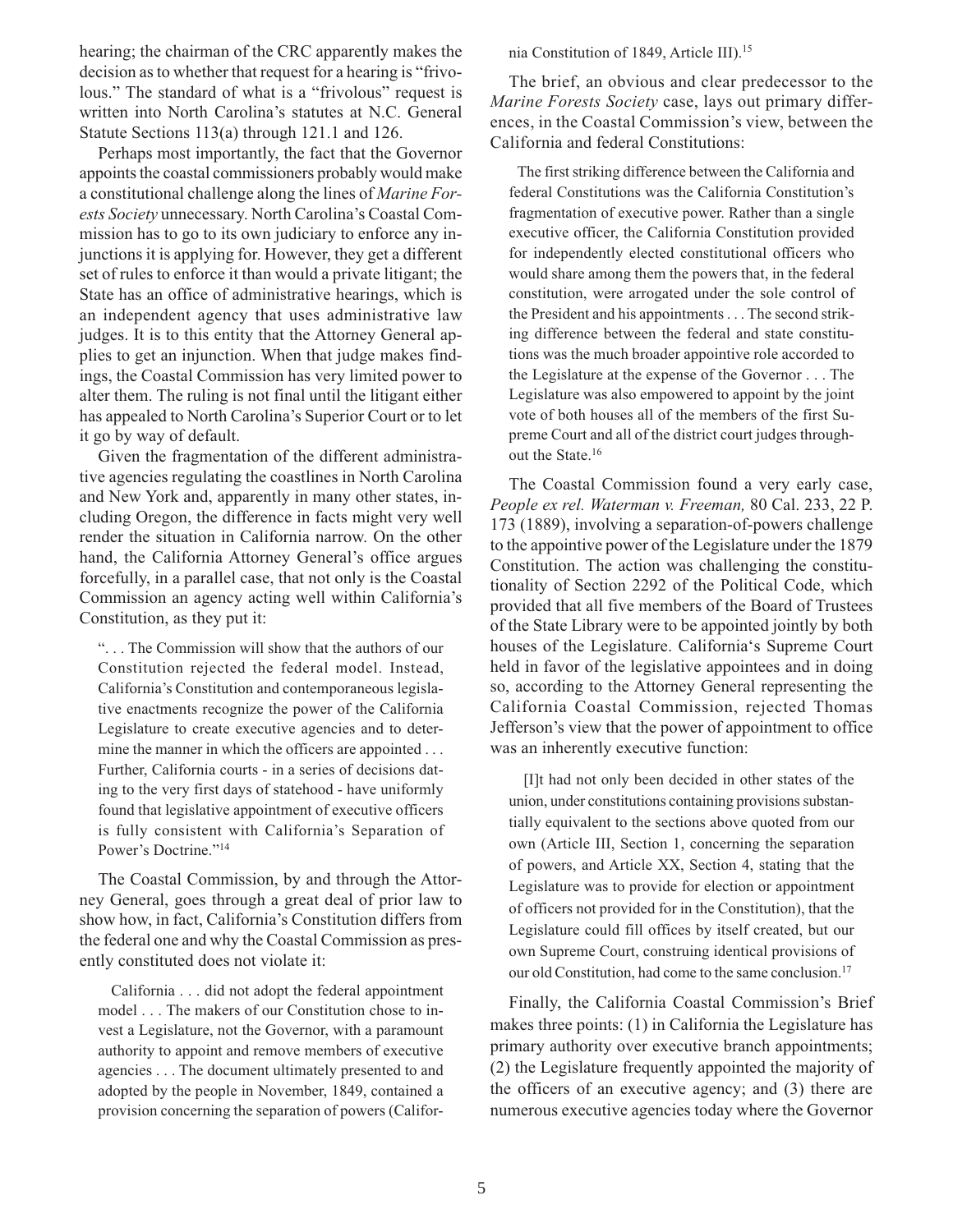himself appoints fewer than a majority of the agencies' voting members.

It is clear, from looking at these logical points, that the Coastal Commission wants to distance itself from both the Federal Constitution and federal law construing it; relying instead on state law and state history will, in the Coastal Commission's mind, give it the persuasive edge. Peter Douglas, the Coastal Commission's Executive Director, has spoken out publicly on the case. In a column he wrote for the *Los Angeles Daily Journal* on June 15, 2001, he gave his own opinion:

 I am confident that this decision will be reversed, because it ignores the history and purpose of California's separation of powers clause and the multiple, legally mandated functions of the Commission . . . The fact that a majority of its voting members are appointed by the Legislature does not change its status as an executive branch agency. Regardless of how the Commission is characterized, its duties are classified as executive, quasilegislative and quasi-judicial . . . By arguing that the Separation of Powers Doctrine limits the Commission to setting legislative policy, *Marine Forests* revisits a battle field abandoned long ago when California courts rejected similar attacks on the conduct of the public's business.

 More than eighty-three years ago, the California Supreme Court opined: "even a casual observer of governmental growth and development must have observed the ever increasing multiplicity and complexity of administrative affairs—national, state and municipal—and even the occasional reader of the law must have perceived that from necessity, if for no better ground and reason, it has become increasingly imperative that many quasilegislative and quasi-judicial functions, which in smaller communities and under more primitive conditions were performed directly by the legislative or judicial branches of the government, are entrusted to departments, boards, commissions and agents . . ." The logic of *Marine Forests'* position, if affirmed, would bring government in California to a grinding halt. Based on history, legal precedent and common sense, the Commission's structure is consistent with California's Constitution . . .18

The doom sayers are not limited to Mr. Douglas. In an April 27, 2001 *Los Angeles Times* article, writer Kenneth R. Weiss interviewed several legal scholars in California to get their view. They were clearly shaken by *Marine Forests'* arguments:

 Legal scholars said Thursday that the ruling presents a significant legal challenge to the Commission, whose regulations have often delighted environmentalists and infuriated developers. "It is a serious challenge to the Commission that may well be upheld on appeal" said

Stephen J. Barnett, a professor at UC Berkeley's Bolt Hall School of Law. J. Clark Kelso, a professor at McGeorge School of Law, said the case raises a "strong argument" that the commission's membership violates the Constitution. "It represents a tremendously important issue," he said.

Peter Douglas was also quoted in the same article: " 'This is a stunning decision that baffles me and defies comprehension' said Peter Douglas, the commissions' longtime executive director. If upheld on appeal, he said, 'it would create chaos. It would totally destroy California's coastal protection program.'"

 Lisa Trankley, the Deputy Attorney General representing the Commission, was also quoted in the article: " 'The Legislature doesn't control the commission', she said. She cited a series of checks and balances in selecting the 12-member panel. The Assembly Speaker and the Senate Rules Committee are two separate entities that don't always see eye to eye. Also, half of the commissioners must be local officeholders, drawing from six different parts of the state. 'The Legislature cannot just appoint its friends', she said."19

Ms. Trankley elaborated a bit further in a personal interview on September 4, 2001. She reiterated Peter Douglas' concern about the enormity of the loss to the State if the Coastal Commission was ruled unconstitutional, and she reiterated that the State's brief will clearly contain law to the effect that the federal and state Constitutions can easily be distinguished and therefore that federal law is essentially inapplicable. She brought up a new reason that none of the briefs or the news articles really touched on: "The developers need the certainty; they need to be able to rely on the process so that they know what they are facing."

This is in fact a significant issue: If the Coastal Commission is in fact dismantled, will this "fragment" the coastline so that different counties or agencies will have different standards for what is buildable? More to the point, what will happen if a void is created? Ronald A. Zumbrun, the lawyer who represents Marine Forests, was quoted in the same *Los Angeles Times* article on the very point:

 ". . . he wants the Legislature to reconstitute the commission to give the governor a majority of the appointments. That would remake the commissions along the lines of most other government agencies, he said, thus reducing its independence and curbing its tendency toward what he calls the commissions's 'unfair and arbitrary' practices."20

Mr. Zumbrun, in a personal interview, gave a cogent summary of the arguments he plans to make before the Appellate Court: "They are still making the argument that they are an executive branch; they don't answer to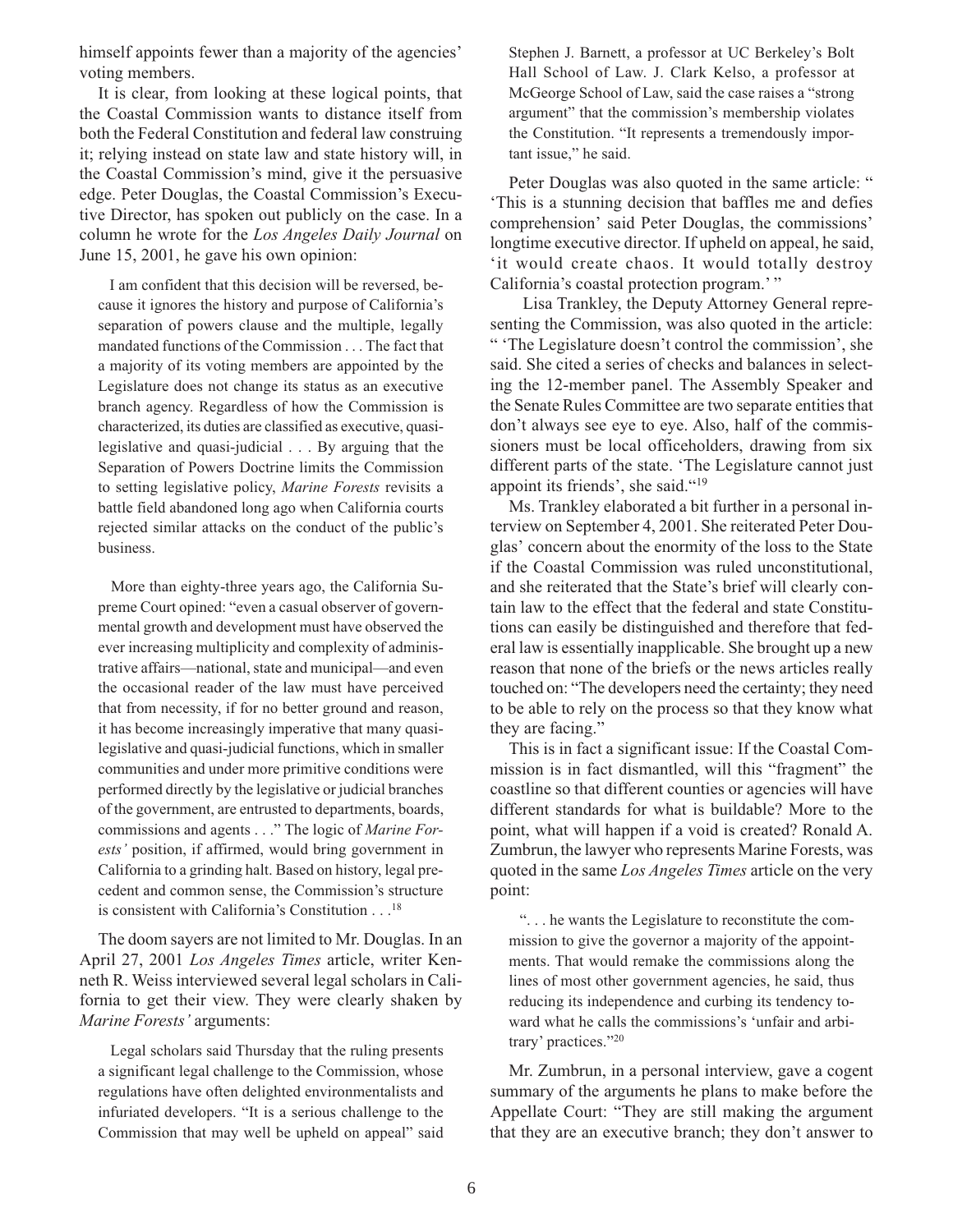the Governor. The Legislature appoints the majority and controls the majority. The Legislature micro-manages the Coastal Commission; it can dismiss the members 'at will'. Since the *O'Brien* case came down (*O'Brien v. Jones,* 23 Cal. 4th 40, 96 Cal. Rptr. 2d 205, 999 P.2d 95 (2000)), the Coastal Commission's authority is in question."21

Mr. Zumbrun also referred repeatedly to the dissent in the *O'Brien* case, and in particular, the liberal use of federal authority in it: "Federal cases are useful to the California courts; the same aspects [in *O'Brien*] are in this case."

The *O'Brien* case that Mr. Zumbrun was referring to involved a constitutional challenge brought by previously appointed judges of the State Bar Court, contending that amendments to the California Business and Professions Code violated the separation of powers provisions of the California Constitution, Article III, Section 3, the very same ones that Zumbrun and *Marine Forests Society* are challenging now. The amendments provided that some of the hearing judges would be appointed by the executive and legislative branches and that the lay judge of the review department was replaced with a judge who was a member of the State Bar.

The *O'Brien* court disagreed, and found that, even though the Legislature reserved to itself and to the executive branch the right to appoint the hearing judges, other procedural safe guards alleviated the separation of powers concerns:

 Accordingly, although in 1988 the Legislature directed the creation of the State Bar Court, and also provided for the appointment of State Bar Court judges, the decision to utilize and to rely upon the legislatively created disciplinary structure was reserved to this court. Furthermore, although we have chosen to utilize the assistance of the State Bar court in deciding admission and discipline matters, we have also prescribed procedures and criteria for the evaluation, selection, and appointment of State Bar court judges, as well as procedural rules for the State Bar court itself, that are separate from—and sometimes different from—those in statutory provisions  $\ldots$ <sup>22</sup>

And so we are left, in essence, where we started: Does California march in lock step with the federal Constitution and its separation-of-powers language and case law construction or, like so many things in California, does the Coastal Commission go its own way, a "super agency" created by California's Legislature and subject to its atwill dismissal and appointment? The matter will certainly come before the California Supreme Court for review. California has a long and well-publicized history of aggressively protecting its coastline, even to the point of regularly filing litigation against the United States of America to prevent offshore drilling. As the writer of the

Los Angeles Times' April 27, 2001 article indicated, if the Supreme Court determines that the California Costal Commission is unconstitutionally appointed: ". . . The Legislature can put an initiative on the ballot to change the State Constitution and permit the Commission's makeup to remain unchanged. A citizen's initiative could do the same thing." 23

California's citizens and voters would then have the last word. Without question, however, given the staggering economic value of California's coastline and the adversary points of view seeking to develop or to preserve it, the decision promises to be one of the most closely watched ones by legal scholars as well as the media, certainly in this decade.

#### **NOTES:**

<sup>1</sup> Los Angeles Times, Orange County Edition, May 29, 2001: "Going Against The Current; Ocean: The Coastal Commission's Order To Remove a Newport Reef Is On Hold After A Kelp Farmer Challenged The Panel's Constitutionality." David Haldane, Times Staff Writer.

2 Plaintiffs' Memorandum of Points and Authorities in Support of Motion for Summary Adjudication—First Cause of Action (Separation of Powers) filed by Plaintiffs Marine Forest Society and Rudolph Streichenberger, Superior Court for the State of California, for the County of Sacramento, Case No. 00AS00567, page 4, line 5 through page 5, line 8.

<sup>3</sup> Memorandum of Points and Authorities, page 6, lines 7 and 8, citing a great deal of federal law, including Buckley v. Valeo, 424 U.S. 1, 96 S. Ct. 612, 46 L. Ed. 2d 659(1976), and Bowsher v. Synar, 478 U.S. 714, 106 S. Ct. 3181, 92 L. Ed. 2d 583 (1986).

4 Memorandum of Points and Authorities, page 13, lines 17-20.

5 Memorandum of Points and Authorities, page 15, lines 8-9.

6 Memorandum of Points and Authorities, page 15, lines 11-14.

7 Order of Judge Charles Kobayashi Granting Plaintiff's Motion for Summary Adjudication of May 8, 2001: State of California, Sacramento County Superior Court, page 1, line 19 through page 3, line 24.

8 Interview with Rick Hoffman, Associate County for the New York State Department of State, Tuesday, August 28, 2001.

<sup>9</sup> Interview with Ryke Longest, Special Deputy Attorney General with North Carolina Department of Justice, August 30, 2001.

10 State ex rel Wallace v. Bone (1982), 304 N.C. 591, 595; 286 S.E.2d 79, 81 (1982).

11 Id., 304 N.C. at 599; 286 S.E.2nd at 83.

12 State ex rel. Schneider v. Bennett, 219 Kan. 285, 547